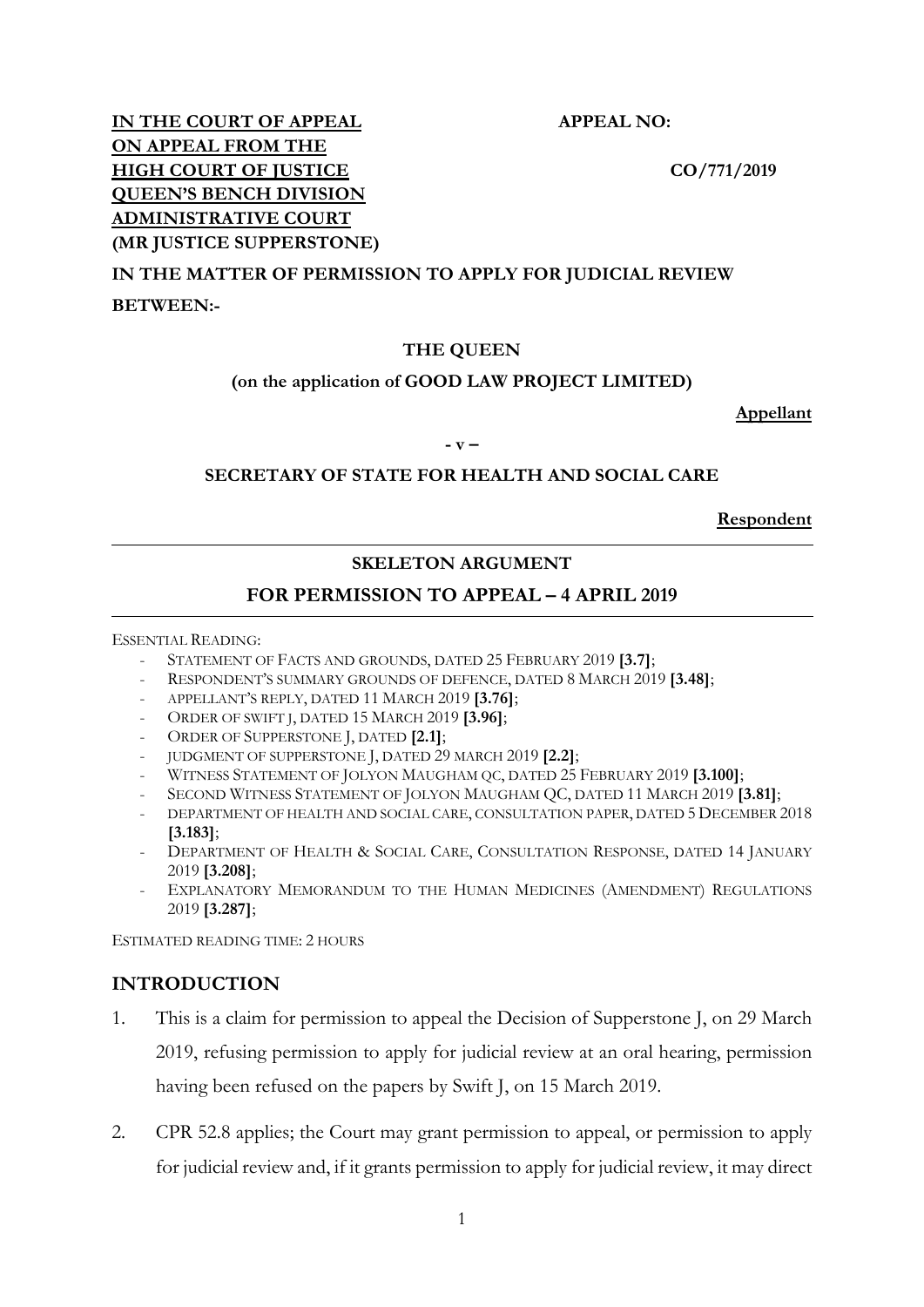the case to proceed in the High Court, or in the Court of Appeal. The Appellant is neutral as to forum but continues to seek expedition, in particular so long as there remains a risk of a no-deal Brexit, for the reasons at §8 of the Statement of Facts and Grounds **[3.10]**.

- 3. The Appellant seeks a judicial review of the making of Regulation 9 of the Human Medicines (Amendment) Regulation 2019 ("Regulation 9").
- 4. Regulation 9 enables the Respondent to publish a Serious Shortage Protocol whenever he deems there to be a serious shortage of a particular medicine. This authorises pharmacists to dispense medication in accordance with the Protocol, rather than in accordance with the patient's prescription.
- 5. The Appellant no longer seeks a judicial review on the basis of the Respondent's rushed and inadequate process of consultation and assessment of the risks to vulnerable groups of patients, created by the Serious Shortage Protocol machinery. It continues, however, to seek a judicial review on the basis that Regulation 9 is ultra vires:
	- a. European Union law; and,
	- b. the Medicines Act 1968.
- 6. In construing EU and national law, the Court will no doubt assess the language of the enactments in the light of their purpose and the "*factual matrix"* at the time.
- 7. In that regard, it is notable that, not only has the United Kingdom never before had a Serious Shortage Protocol, or the like, such a Protocol runs flat contrary to longstanding and accepted safe medical practice in this country, and within the EU. This accepted medical practice is that: (a) potentially dangerous medicine is categorised as "*prescription-only"* and, consequently, may only be prescribed by an appropriately qualified professional person, such as a doctor or dentist;<sup>1</sup> and, (b) once that clinical

<sup>&</sup>lt;sup>1</sup> The list of "*appropriate practitioners*" is found at Regulation 214 of the Human Medicines Act 1968. It does not include the Respondent or any pharmacist, unless they have attained the status of being a "pharmacist independent prescriber". It is common ground that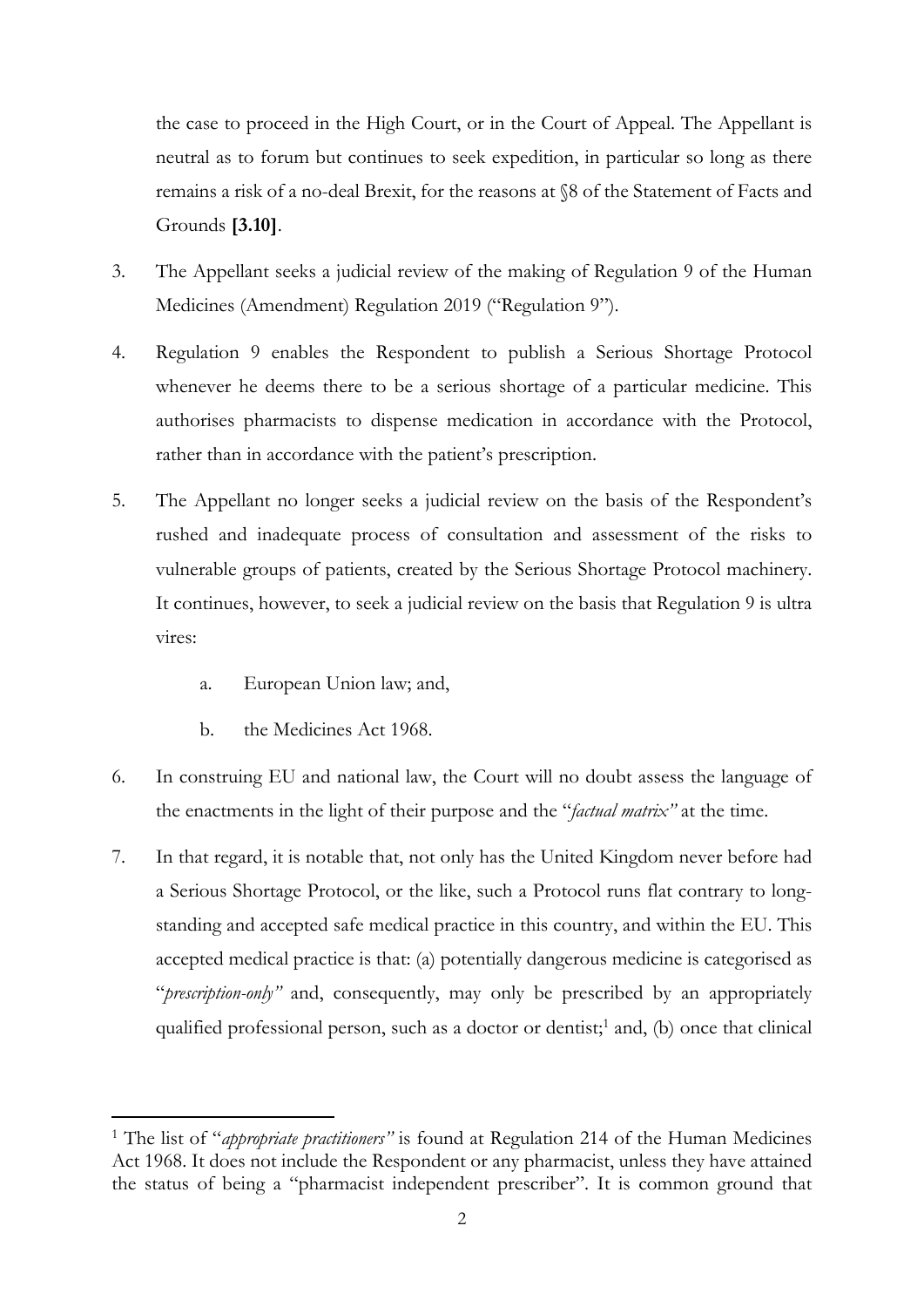judgment has been made by a qualified professional person, it cannot be interfered with by an unqualified person, e.g. a pharmacist.

- 8. The existence of a Serious Shortage Protocol poses obvious dangers for patients. Uniquely in this jurisdiction, it allows an existing clinical judgment made by qualified persons (doctors and other properly qualified professional persons) to be substituted or interfered with by an unqualified person (a pharmacist); each and every pharmacist may supply a prescription-only medicine to a patient they know little or nothing about, do not have the means to assess and are not qualified properly to assess, at the behest of the Respondent and in contradiction of the prescription issued by the patient's doctor. The dangers are summarised in the Appellant's Judicial Review Grounds at **[3.7]**.
- 9. One issue that arises, given the long-standing arrangements in the UK, and in the EU, whereby the prescription of potentially dangerous medicines is the exclusive province of persons who are professionally qualified to do so, and who have a close relationship with their patient is this: could national or EU law possibly have intended to authorise such a marked departure as in a Serious Shortage Protocol?
- 10. Finally, by way of introduction, it may be that Mr Justice Supperstone was influenced by the supposed urgency of the situation and the Respondent's submissions as to the beneficial intention of the Serious Shortage Protocol. With respect, he should not have been. Shortages of medicinal products are a common occurrence and, according to the Respondent himself, there is a long-standing method of dealing with them: "*Currently, if a pharmacy cannot dispense what is on a prescription, it will either send the patient back to the prescriber or if there is an urgent need contact the prescriber, discuss an alternative and*  then get the prescription changed by the prescriber".<sup>2</sup> There is no need to fix that which is not broken. It is, furthermore, obvious that, if he considered it to be necessary, in the

Serious Shortage Protocols are aimed at pharmacists who are not pharmacist independent prescribers.

<sup>2</sup> See §4 of the DHSC's Consultation Response of the 14 January 2019 **[3.208]**.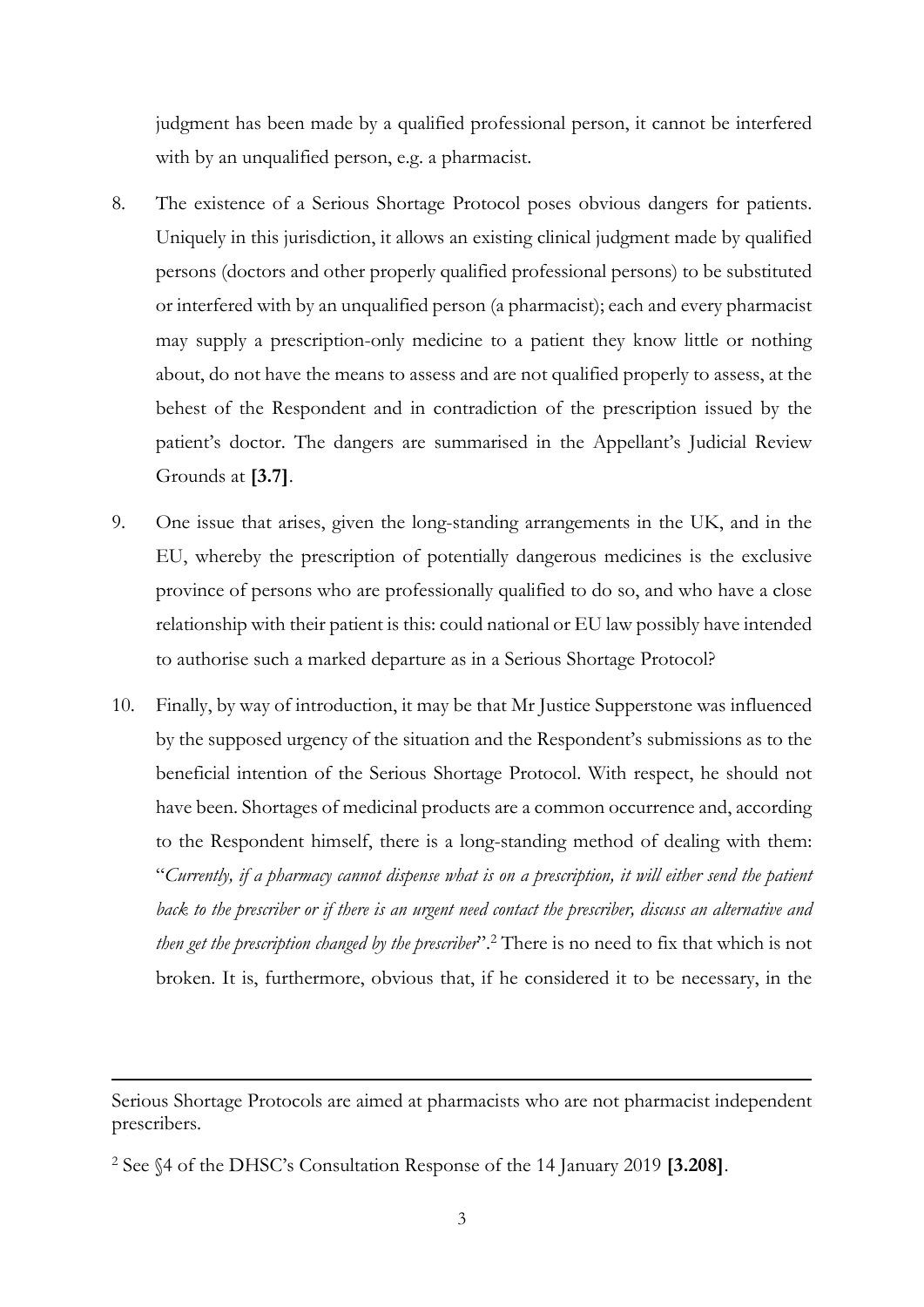event of a serious shortage of a particular medicinal product, the Respondent could issue guidance for doctors about alternative, available medicinal products.

11. If permission is granted, the Court is also respectfully requested to make a Costs Capping Order in the terms set out in section 8 of the Claim Form and §§95-99 of the Statement of Facts and Grounds.

# **LEGISLATIVE BACKGROUND**

- 12. The prescription of medicines is governed currently by Directive 2001/83/EC ("*on the Community code relating to medicinal products for human use*")("the Directive") **[3.436]**.
- 13. Title VI of the Directive is titled "*Classification of Medicinal Products*". Within this section, Article 70 of the Directive **[3.457]** provides, *inter alia*, that:

"70.1 When a marketing authorisation is granted, the competent authorities shall specify the classification of the medicinal product into:

- a medicinal product subject to medical prescription,
- a medicinal product not subject to medical prescription.

To this end, the criteria laid down in Article 71(1) shall apply."

14. Article 71 of the Directive **[3.458]** provides as follows:

"71.1 Medicinal products shall be subject to medical prescription where they:

- are likely to present a danger either directly or indirectly, even when used correctly, if utilised without medical supervision, or
- are frequently and to a very wide extent used incorrectly, and as a result are likely to present a direct or indirect danger to human health, or
- contain substances or preparations thereof, the activity and/or adverse reactions of which require further investigation, or
- are normally prescribed by a doctor to be administered parenterally.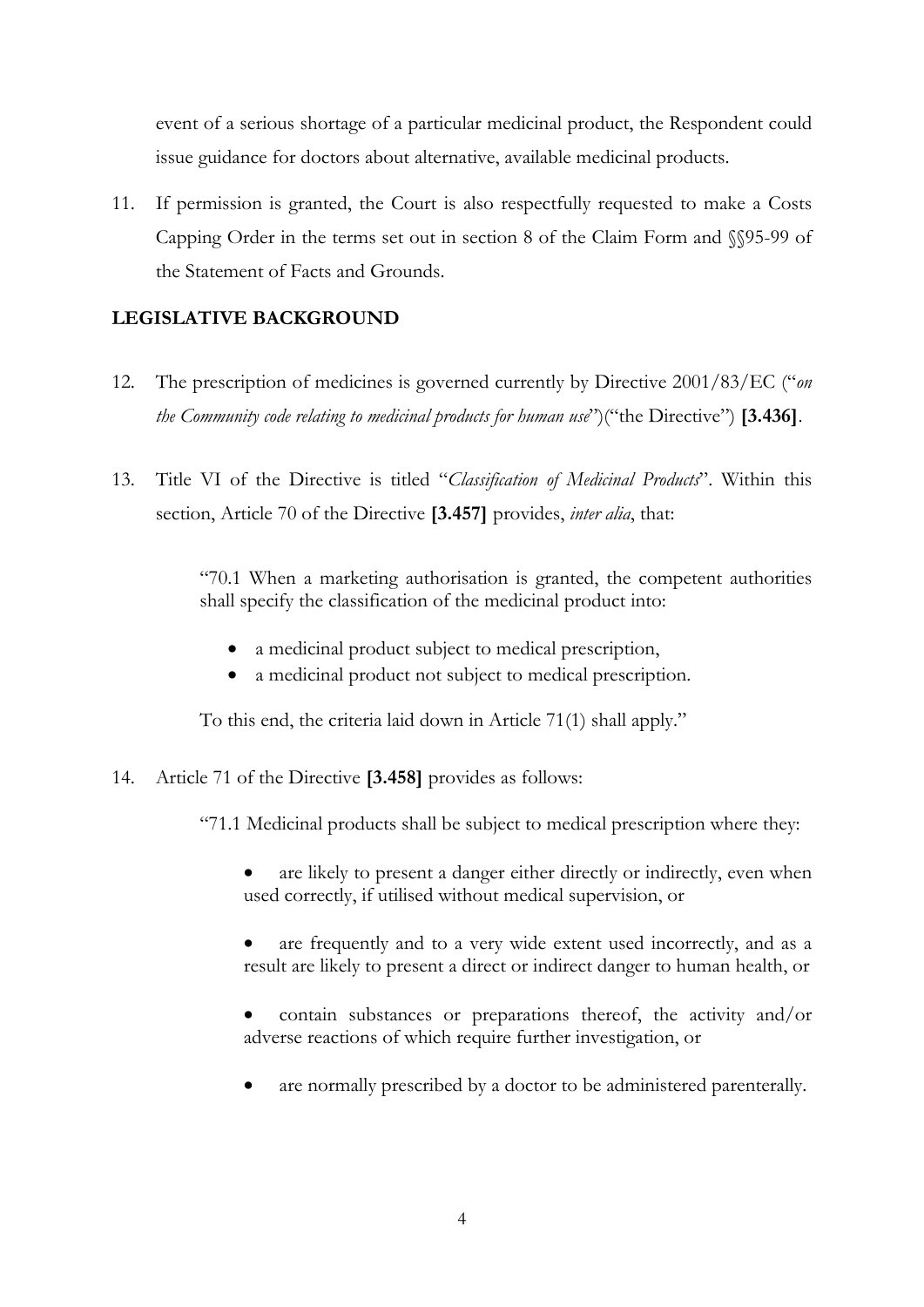2. Where Member States provide for the sub-category of medicinal products subject to special medical prescription, they shall take account of the following factors:

 the medicinal product contains, in a non-exempt quantity, a substance classified as a narcotic or a psychotropic substance within the meaning of the international conventions in force, such as the United Nations Conventions of 1961 and 1971,

 or the medicinal product is likely, if incorrectly used, to present a substantial risk of medicinal abuse, to lead to addiction or be misused for illegal purposes, or

 the medicinal product contains a substance which, by reason of its novelty or properties, could be considered as belonging to the group envisaged in the second indent as a precautionary measure.

3. Where Member States provide for the sub-category of medicinal products subject to restricted prescription, they shall take account of the following factors:

 the medicinal product, because of its pharmaceutical characteristics or novelty or in the interests of public health, is reserved for treatments which can only be followed in a hospital environment,

 the medicinal product is used in the treatment of conditions which must be diagnosed in a hospital environment or in institutions with adequate diagnostic facilities, although administration and follow-up may be carried out elsewhere,

 or the medicinal product is intended for outpatients but its use may produce very serious adverse reactions requiring a prescription drawn up as required by a specialist and special supervision throughout the treatment.

4. A competent authority may waive application of paragraphs 1, 2 and 3 having regard to:

(a) the maximum single dose, the maximum daily dose, the strength, the pharmaceutical form, certain types of packaging; and/or

(b) other circumstances of use which it has specified.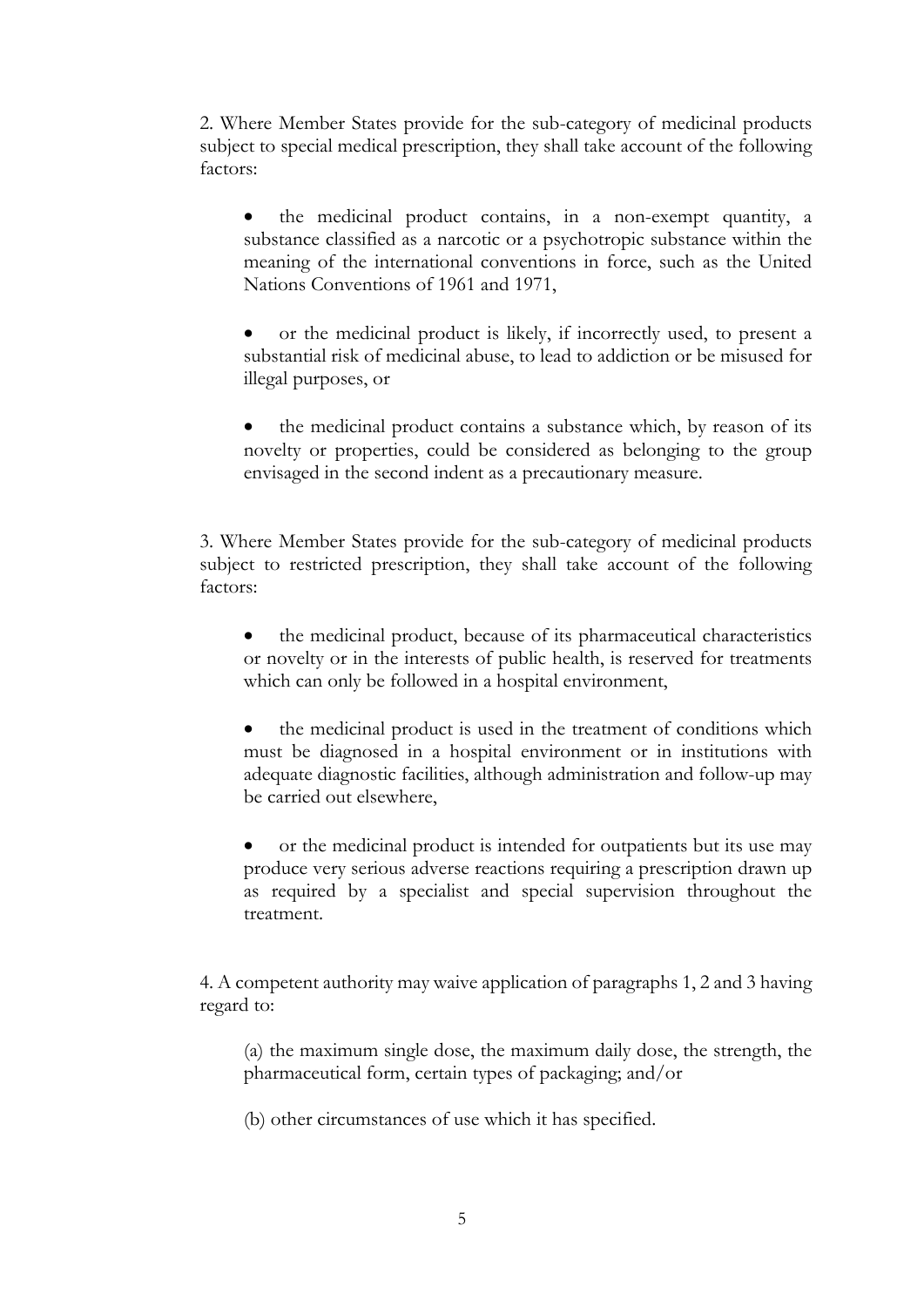5. If a competent authority does not designate medicinal products into subcategories referred to in Article 70(2), it shall nevertheless take into account the criteria referred to in paragraphs 2 and 3 of this Article in determining whether any medicinal product shall be classified as a prescription-only medicine."

- 15. Article 1(19) of the Directive **[3.442]** defines "*Medicinal Prescription"* as "*Any medicinal prescription issued by a professional person qualified to do so".*
- 16. The above provisions were effectively transposed (and elaborated upon) by a combination of Part 12 of the Human Medicines Regulations 2012 (the "2012 Regs") and Part III of the Human Medicines Act 1968. By way of example, Regulation 214 of the 2012 Regs **[3.431]** states that:

# **"214.— Sale or supply of prescription only medicines**

(1) A person may not sell or supply a prescription only medicine except in accordance with a prescription given by an appropriate practitioner.

(2) A person may not parenterally administer (otherwise than to himself or herself) a prescription only medicine unless the person is—

(a) an appropriate practitioner other than an EEA health professional; or

(b) acting in accordance with the directions of such an appropriate practitioner.

(3) The following are appropriate practitioners in relation to any prescription only medicine—

- (a) a doctor;
- (b) a dentist;
- (c) a supplementary prescriber;
- (d) a nurse independent prescriber; and
- (e) a pharmacist independent prescriber.

…"

- 17. Regulation 255 of the 2012 Regs **[3.434]** makes it a criminal offence to breach Regulation 214(1) of the 2012 Regs.
- 18. Further provision is made by ss58 and 58A of the Medicines Act 1968 **[3.419]**. Indeed, section 58A of the Medicines Act 1968 is materially identical to Article 71 of the Directive.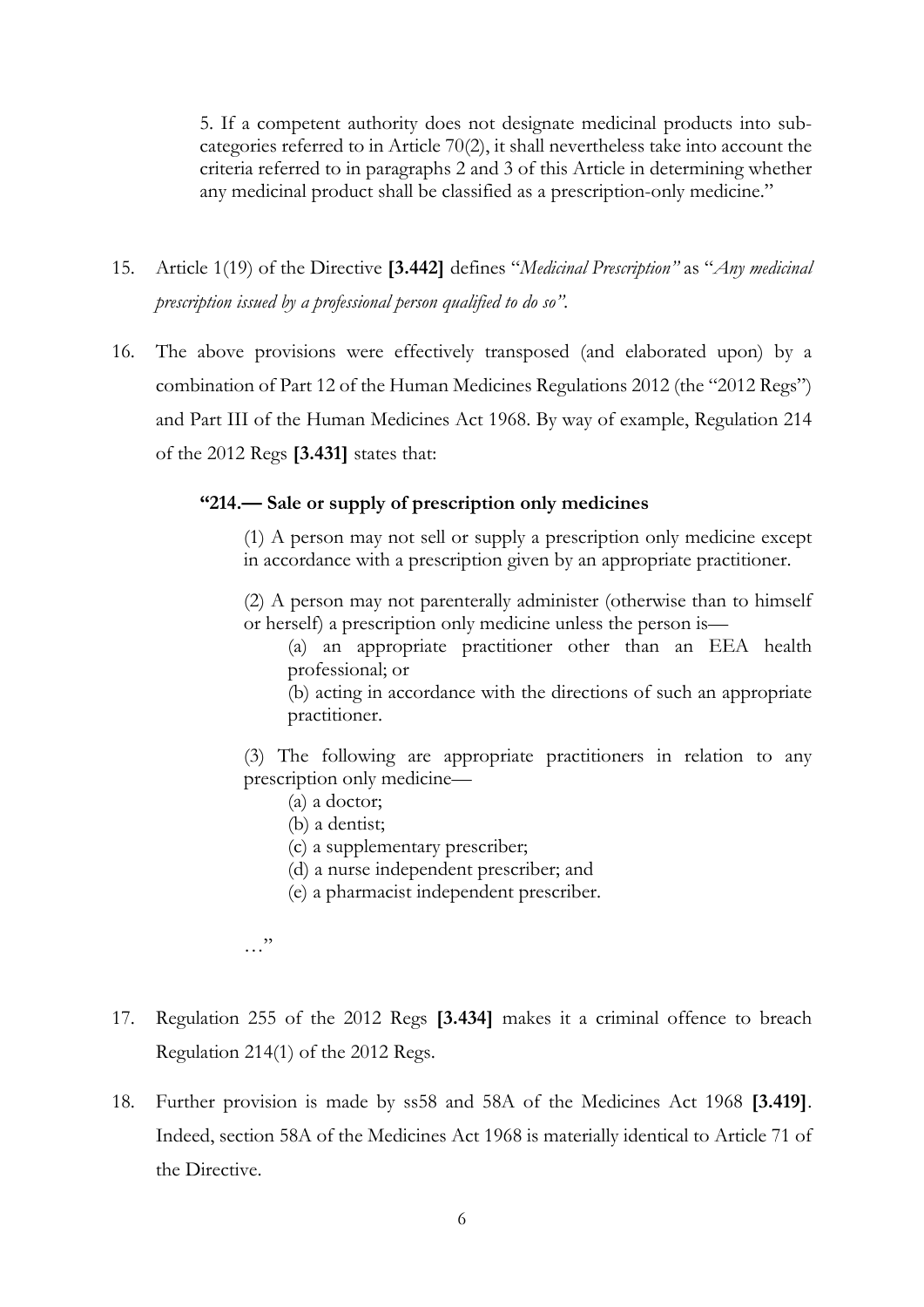19. An important part of this coherent domestic framework is section 64 of the Medicines Act 1968 **[3.425]**. This provides that:

# **"64.— Protection of purchasers of medicinal products.**

(1) No person shall, to the prejudice of the purchaser, sell any medicinal product which is not of the nature or quality demanded by the purchaser.

(2) For the purposes of this section the sale of a medicinal product shall not be taken to be otherwise than to the prejudice of the purchaser by reason only that the purchaser buys the product for the purpose of analysis or examination.

(3) Subsection (1) of this section shall not be taken to be contravened by reason only that a medicinal product contains some extraneous matter, if it is proved that the presence of that matter was an inevitable consequence of the process of manufacture of the product.

(4) Subsection (1) of this section shall not be taken to be contravened by reason only that a substance has been added to, or abstracted from, the medicinal product, if it is proved that—

(a) the addition or abstraction was not carried out fraudulently, and did not injuriously affect the composition of the product, and

(b) the product was sold having attached to it, or to a container or package in which it was sold, a conspicuous notice of adequate size and legibly printed, specifying the substance added or abstracted.

(5) Where a medicinal product is sold or supplied in pursuance of a prescription given by an appropriate practitioner, the preceding provisions of this section shall have effect as if—

(a) in those provisions any reference to sale included a reference to supply and (except as provided by the following paragraph) any reference to the purchaser included a reference to the person (if any) for whom the product was prescribed by the practitioner, and

(b) in subsection (1) of this section, for the words 'demanded by the purchaser', there were substituted the words 'specified in the prescription'."

- 20. Section 67(2) of the Medicines Act 1968 **[3.427]** makes it a criminal offence to contravene s64 of the Medicines Act 1968.
- 21. So far as material, section 2 of the European Communities Act 1972 **[3.429]** provides as follows:

**"2.— General implementation of Treaties.**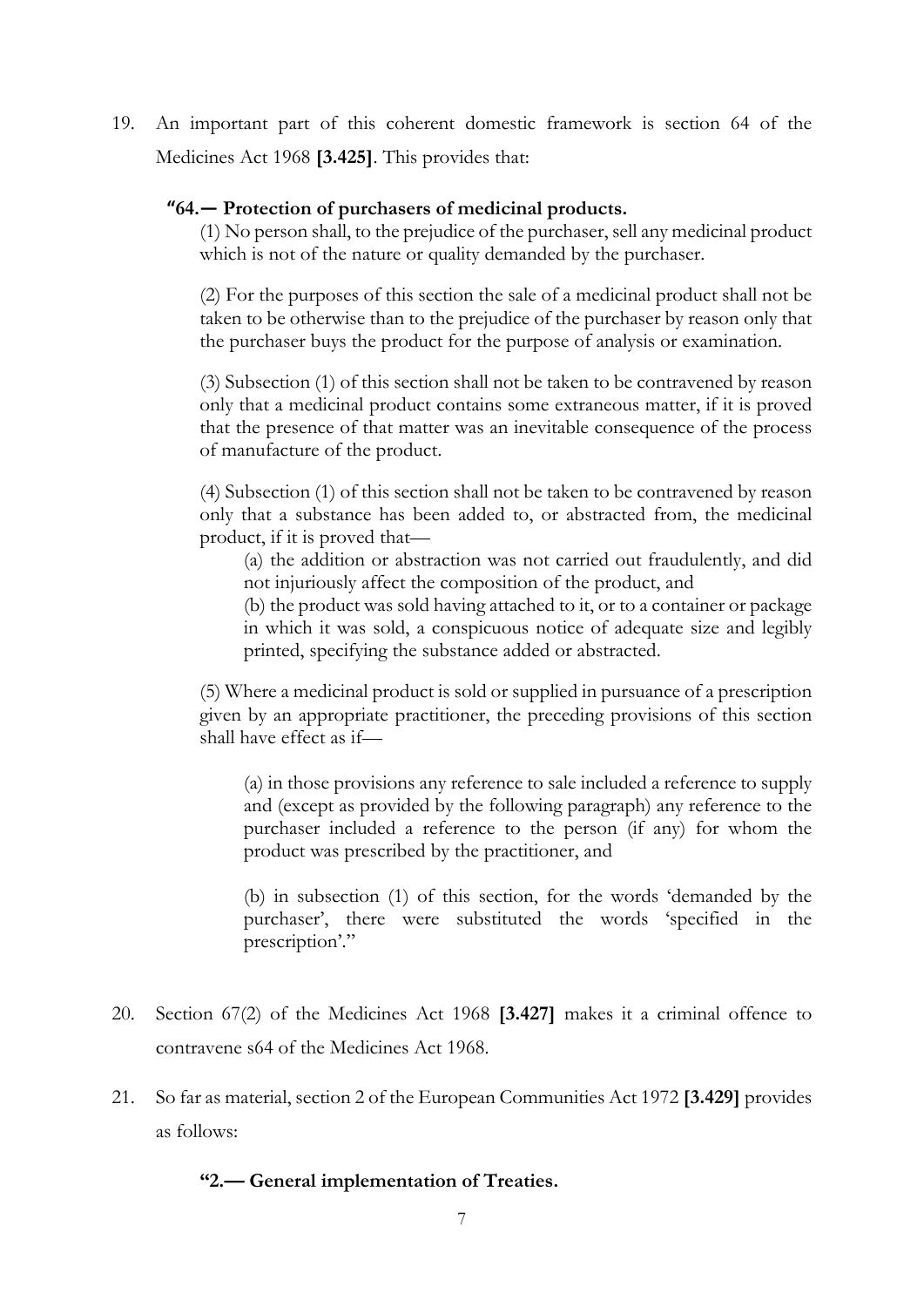(1) All such rights, powers, liabilities, obligations and restrictions from time to time created or arising by or under the Treaties, and all such remedies and procedures from time to time provided for by or under the Treaties, as in accordance with the Treaties are without further enactment to be given legal effect or used in the United Kingdom shall be recognised and available in law, and be enforced, allowed and followed accordingly; and the expression "enforceable EU right" and similar expressions shall be read as referring to one to which this subsection applies.

(2) Subject to [Schedule 2](https://login.westlaw.co.uk/maf/wluk/app/document?src=doc&linktype=ref&context=26&crumb-action=replace&docguid=I202E6D30E44911DA8D70A0E70A78ED65) to this Act, at any time after its passing Her Majesty may by Order in Council, and any designated Minister or department may by order, rules, regulations or scheme , make provision—

- (a) for the purpose of implementing any EU obligation of the United Kingdom, or enabling any such obligation to be implemented, or of enabling any rights enjoyed or to be enjoyed by the United Kingdom under or by virtue of the Treaties to be exercised; or
- (b) for the purpose of dealing with matters arising out of or related to any such obligation or rights or the coming into force, or the operation from time to time, of subsection (1) above;

and in the exercise of any statutory power or duty, including any power to give directions or to legislate by means of orders, rules, regulations or other subordinate instrument, the person entrusted with the power or duty may have regard to the objects of the EU and to any such obligation or rights as aforesaid."

- 22. The Human Medicines (Amendment) Regulations 2019 came into force on 9 February 2019: Regulation 1 of the 2019 Regs.
- 23. The preamble **[ 3.278]** states that:

"The Secretary of State and the Department of Health in Northern Ireland make the following Regulations. They do so in exercise of the powers conferred by section 2(2) and (5) of the European Communities Act 1972, having been designated for the purposes of section 2(2) of that Act in relation to medicinal products."

24. Regulation 9 of the 2019 Regs **[3.281]** provides an exemption to Regulation 214 of the Human Medicines Regulations 2012. It states as follows:

# **"9. Insertion of regulation 226A (sale etc by a pharmacist in accordance with a serious shortage**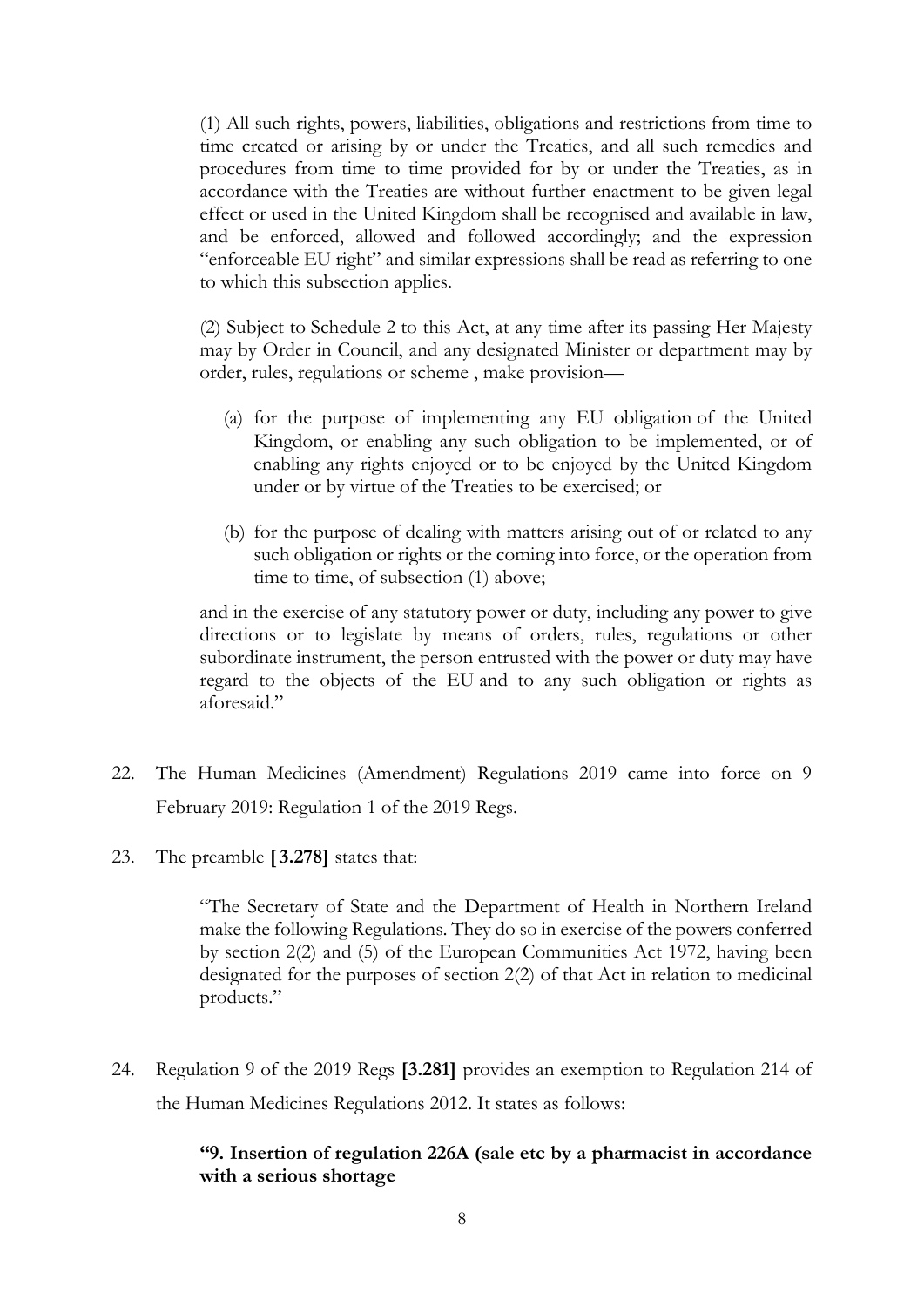#### **protocol)**

After regulation 226 (emergency sale etc by pharmacists: pandemic disease), insert—

# **'226A.— Sale etc by a pharmacist in accordance with a serious shortage protocol**

(1) Regulation 214(1) does not apply to the sale or supply of a prescription only medicine by a person lawfully conducting a retail pharmacy business if conditions A, B and C are met.

(2) Condition A is that the prescription only medicine is sold or supplied for the purpose of being administered to a person in accordance with a serious shortage protocol (SSP).

(3) Condition B is that the requirements of the SSP are satisfied in respect of to whom, and subject to what conditions, the prescription only medicine may be sold or supplied for the purpose of being administered.

(4) Condition C is that the sale or supply of the prescription only medicine is by or under the supervision of a pharmacist who is of the opinion, in the exercise of his or her professional skill and judgement, that—

(a) in a case to which paragraph  $(5)(b)(i)$  applies, the sale or supply of a different strength, quantity or pharmaceutical form of the prescription only medicine to the strength, quantity or pharmaceutical form of the prescription only medicine ordered by the prescriber is reasonable and appropriate; or

(b) in a case to which paragraph  $(5)(b)(ii)$  applies, the sale or supply of—

(i) a prescription only medicine other than the prescription only medicine

ordered by the prescriber is reasonable, and

(ii) the substituted prescription only medicine, in accordance with the

directions for use that he or she specifies, is appropriate.

(5) For the purposes of this regulation, a SSP is a written protocol that— (a) is issued by the Ministers (either of them acting alone or both of them acting jointly) in circumstances where the United Kingdom or any part of the United Kingdom is, in the opinion of the Ministers (either of them forming the opinion alone or both of them forming the opinion jointly), experiencing or may experience a serious shortage of a prescription only medicine or prescription only medicines of a specified description;

(b) provides for the sale or supply by or under the supervision of a pharmacist and subject to such conditions as may be specified in the SSP—

(i) of a different strength, quantity or pharmaceutical form of the prescription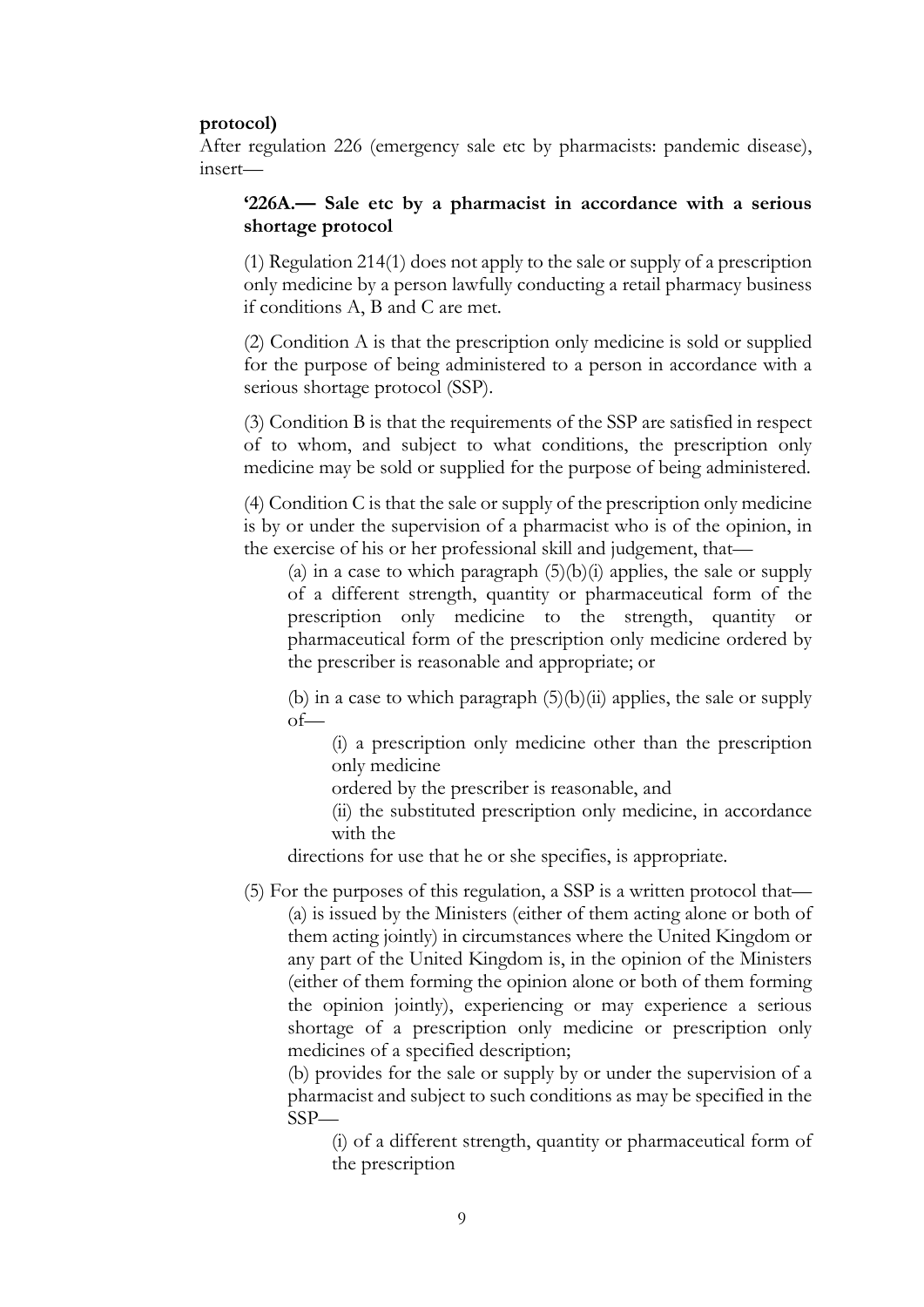only medicine to the strength, quantity or pharmaceutical form ordered by the prescriber, or

(ii) of a prescription only medicine other than the prescription only medicine ordered by the prescriber;

(c) provides, in a case to which sub-paragraph (b)(ii) applies, that the other prescription only medicine is to be—

(i) a generic version of the prescription only medicine being substituted, or that both products are generic versions of another prescription only medicine,

(ii) in the case of a biological medicinal product, a similar medicinal product to the prescription only medicine being substituted, or that both products are similar medicinal products to another biological medicinal product, or

(iii) a prescription only medicine that has a similar therapeutic effect to the prescription only medicine being substituted; and

(d) specifies the period for which, and the parts of the United Kingdom (which may be all of the United Kingdom) in which, the protocol is to have effect.

(6) As soon as is reasonably practical after the end of one year beginning on the day on which the first protocol issued under this regulation has effect, the Ministers must—

(a) review the operation of this regulation with a view to evaluating whether there have been any adverse consequences for the market in prescription only medicines or for patient safety as a consequence of the operation of this regulation;

(b) set out the conclusions of the review in a report; and

- (c) publish the report.'."
- 25. There are other exemptions to Regulation 214 contained within Part 12 of the 2012 Regs. Regulation 226A is the only exemption, however, that allows for a pre-existing and specific clinical judgment to be interfered with by an unqualified person.

# **FIRST SUBMISSION – SSPs ARE IN BREACH OF DIRECTIVE**

26. At the outset, it is important to highlight that the Respondent has not at any stage – whether in his Summary Grounds or at the oral hearing before Supperstone J – sought to particularise which *specific* wording in the Directive grants *vires* for Regulation 9. Rather, as echoed in §16 of Supperstone J's judgment, the Respondent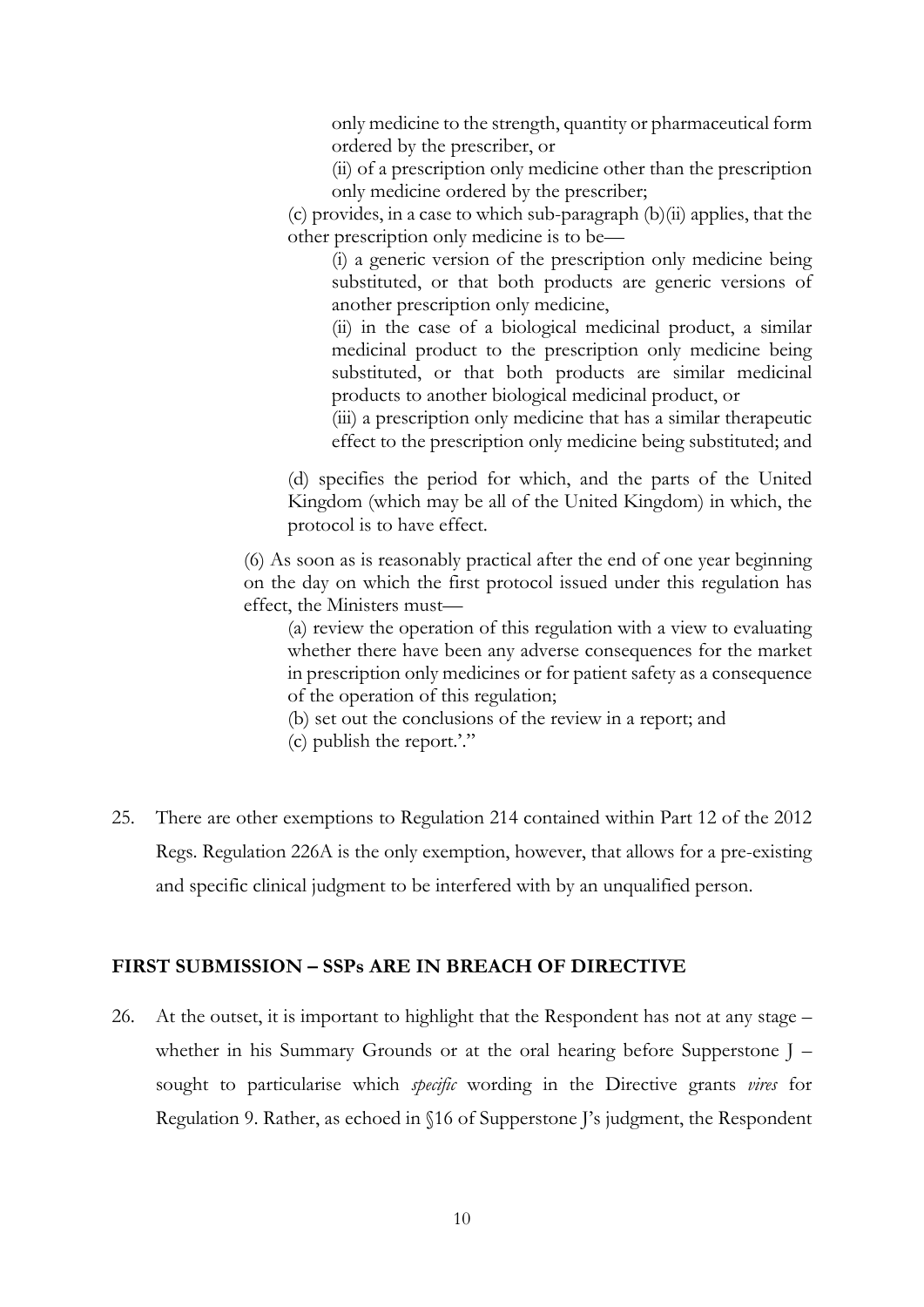relies on the Directive, and the management of prescription-only drugs, *in general*. That is not a lawful approach.

- 27. Articles 1(19), 70 and 71 of the Directive require the UK to classify medicinal products as being subject to prescription – and thereby only issuable by a professional person qualified to prescribe them – when any of the criteria in Article 71 are satisfied - i.e. when they are "*dangerous*".
- 28. Article 71(4) offers the only exception but the Respondent has never sought to rely on Article 71(4) and rightly so: it applies only where it is appropriate not to classify a medicinal product as prescription-only having regard to the particular ways in which the product will be used (e.g. a very small amount in a pill for headaches to be taken no more than 4 times daily).
- 29. Regulation 9 is *ultra vires* Articles 1(19), 70 and 71 of the Directive for the following reasons:
	- a. It allows the Respondent to issue a Serious Shortage Protocol and thereby to authorise each and every pharmacist in the UK to sell patients prescription-only medicinal products otherwise than in accordance with a prescription issued by a professional person qualified to do so, such as a doctor;
	- b. This is because neither the Respondent, nor pharmacists (unless they are a "pharmacist independent prescriber"), are professional persons qualified to prescribe medicinal products;
	- c. Therefore, the sale of prescription-only medicinal products, under a Serious Shortage Protocol, is a sale to patients of prescription-only products, otherwise than in accordance with a prescription issued by a professional person qualified to do so;
	- d. Consequently, far from providing the power to make Serious Shortage Protocols, Articles 1(19), 70 and 71 of the Directive expressly prohibit them. These Articles clearly provide that, if a medicinal product is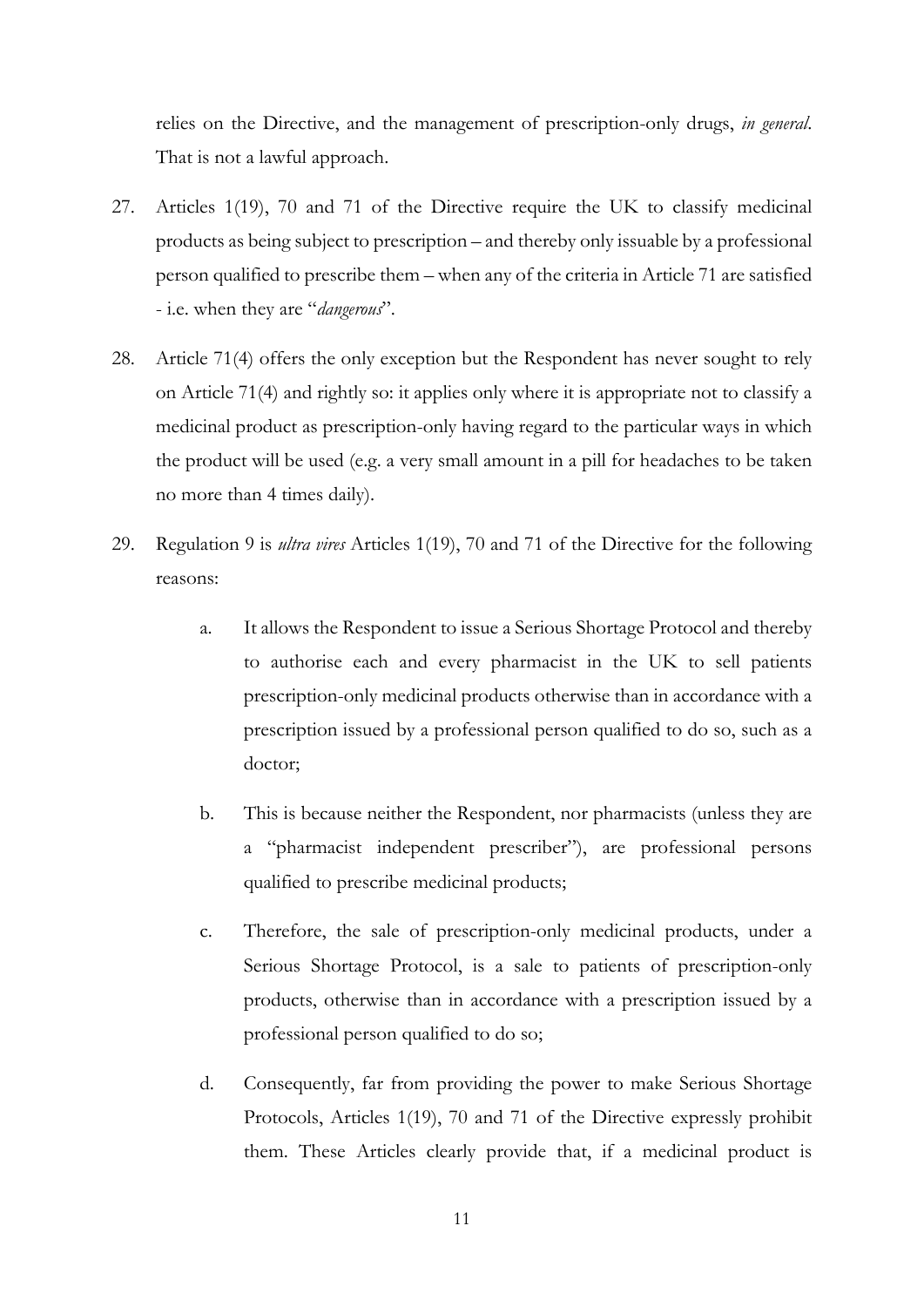prescription-only, that means that it can only be sold or supplied in accordance with a prescription issued by an appropriately qualified professional.

#### **SECOND SUBMISSION – SSPs OUTSIDE S2(2)(B) ECA 1972**

- 30. In any event, the Respondent cannot rely on s2(2)(b) of the European Communities Act 1972 to provides the *vires* for Regulation 9.
- 31. The Respondent's case is that Regulation 9 is authorised by section 2(2)(b) of the European Communities Act 1972, i.e. that it is "*for the purpose of dealing with matters arising out of or related to any [EU obligation of the United Kingdom] or rights….*". Nonetheless, it is again important to emphasise that the Respondent has not at any stage sought to particularise which *specific* wording or obligation in the Directive Regulation 9 is said to arise out of or relate to.
- 32. Whilst the precise ambit of section 2(2)(b) remains unclear, what is clear is that it only applies to domestic legislation that can properly be described as implementing, or dealing with matters arising from or related to EU obligations and rights. As it was put by Lord Mance in *USA v Nolan* [2015] UKSC 63, [2016] AC 463:

60 Fourth, [section 2\(2\)](https://login.westlaw.co.uk/maf/wluk/app/document?src=doc&linktype=ref&context=14&crumb-action=replace&docguid=I12B30A80E44911DA8D70A0E70A78ED65) authorises the making of provisions for two differently expressed purposes. In the case of paragraph (a), the purpose expressed is implementing or enabling the implementation of any EU obligation (or the enabling the exercise of any EU right enjoyed by the United Kingdom). In the case of paragraph (b), it is "dealing with matters arising out of or related to any such obligation or rights or the coming into force, or the operation from time to time, of section  $2(1)$ . It is not in my view appropriate to get too involved in a linguistic debate about whether these paragraphs should be read entirely disjunctively or whether there may be some overlap. But Jacob LJ was, I think, right in saying that "the wider section  $2(2)(a)$ , the narrower section  $2(2)(b)$  is likely to be"—that is so, because the language of paragraph (b) introduces bottom line limitations of the power it confers.

61 What can in my view be said, from the wording and positioning of these two paragraphs, is that paragraph (a) is the main vehicle for implementation of EU obligations and rights which are not directly enforceable. Paragraph (b) goes further, in authorising provision for different purposes, but those purposes are limited by reference to the United Kingdom's EU obligations or rights (or the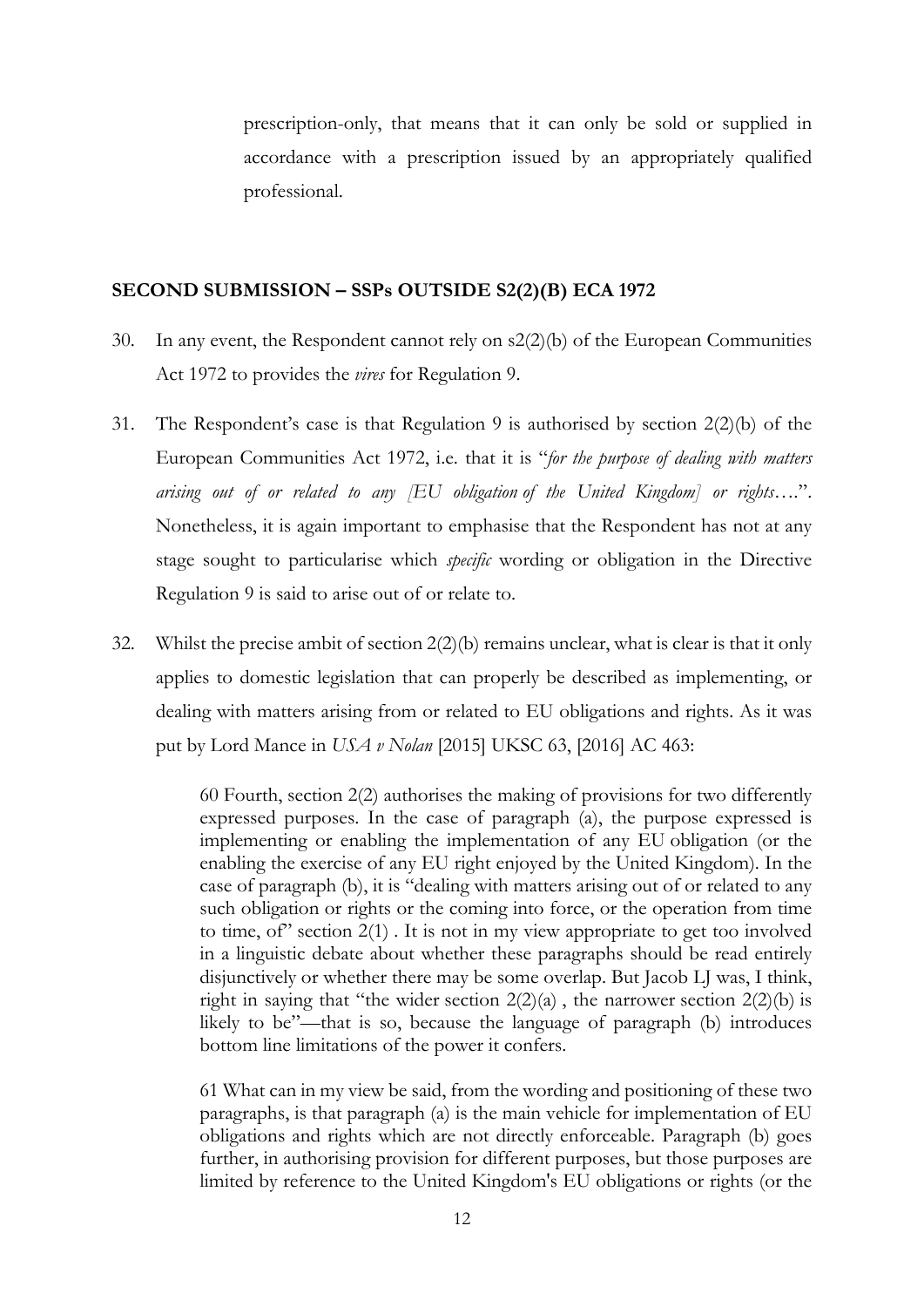coming into force, or operation, of [section 2\(1\)](https://login.westlaw.co.uk/maf/wluk/app/document?src=doc&linktype=ref&context=14&crumb-action=replace&docguid=I12B30A80E44911DA8D70A0E70A78ED65) ). The words "arising out of" limit the power to provisions dealing with matters consequential on an EU obligation or right (or the coming into force, etc, of [section 2\(1\)](https://login.westlaw.co.uk/maf/wluk/app/document?src=doc&linktype=ref&context=14&crumb-action=replace&docguid=I12B30A80E44911DA8D70A0E70A78ED65) ). The further phrase "related to any such obligation or rights", must, unless redundant, go somewhat further. But the relationship required must exist objectively; and the positioning of the phrase and its conjunction with the earlier wording of [section](https://login.westlaw.co.uk/maf/wluk/app/document?src=doc&linktype=ref&context=14&crumb-action=replace&docguid=I12B30A80E44911DA8D70A0E70A78ED65)  [2\(1\)](https://login.westlaw.co.uk/maf/wluk/app/document?src=doc&linktype=ref&context=14&crumb-action=replace&docguid=I12B30A80E44911DA8D70A0E70A78ED65) suggest to me, as they did to Waller and May LJJ, that by speaking of a "relationship" the legislature envisaged a close link to the relevant obligation or right. A relationship cannot on any view arise from or be created by simple ministerial decision that it would be good policy or convenient to have domestically a scheme paralleling or extending EU obligations in a field outside any covered by the EU obligations. That would be to treat paragraph (b) as authorising a purpose to implement policy decisions not involving the implementation of, not arising out of and unrelated to any EU obligation.

62 A fifth and final point is that it is, in the light of the above, possible to describe [section 2\(2\)](https://login.westlaw.co.uk/maf/wluk/app/document?src=doc&linktype=ref&context=14&crumb-action=replace&docguid=I7408A4C0E44911DA8D70A0E70A78ED65) as both wide and confined in scope. It is wide because it authorises almost every conceivable provision required to fulfil the United Kingdom's obligations under article 4.3EU (or to give effect to any EU right) subject only to the restrictions in [Schedule 2](https://login.westlaw.co.uk/maf/wluk/app/document?src=doc&linktype=ref&context=14&crumb-action=replace&docguid=IE9C41480E44C11DA8D70A0E70A78ED65) . It is confined because any such provision must be for the purpose of implementing, or dealing with a matter arising from or related to, such an obligation or right.

- 33. It is implicit in the above and, in any event, implicit in section 2(2)(b), that section 2(2)(b) only authorises regulations "*for the purpose of … dealing with a matter arising from or related to"* an EU obligation when those regulations are in furtherance of, consistent with and closely connected with the relevant EU obligation; Regulation 9 is none of those things; first, because it contradicts Article 71; secondly, because although, in the Respondent's view, it creates a scheme "*it would be good policy or convenient to have"*, it has a different aim and covers matters significantly beyond the scope of the Directive (cf. Lord Mance at §61 above).
- 34. In the premises, Mr Justice Supperstone was wrong to conclude, at §16, that "*The question is whether regulation 9 is "for the purpose of dealing with matters arising out of or in related (sic) to any such obligation". In my view plainly it is. In short, I agree with Sir James that management of shortages of prescription-only drugs is a matter arising out of and related to EU obligations under the 2001 Directive to classify certain drugs as prescription-only and to control their supply. The power to make SSPs in regulation 9 was made for that purpose"*.

#### **THIRD SUBMISSION – SSPs CONTRARY TO DOMESTIC FRAMEWORK**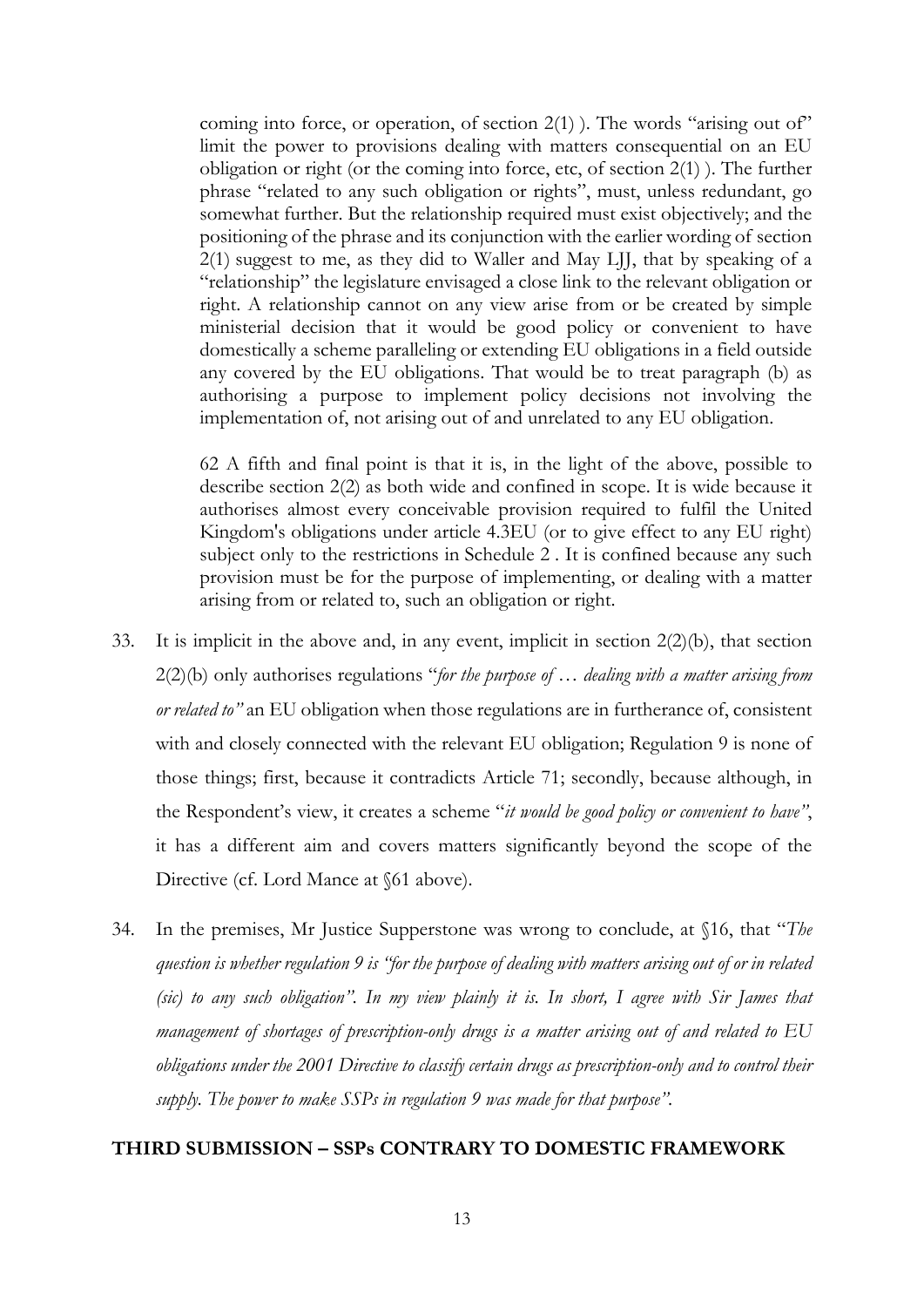- 35. Sections 64(1) and (5) of the Medicines Act 1968 provide that, where a medicinal product is sold or supplied in pursuance of a prescription given by an "*appropriate practitioner*", no person shall, to the prejudice of the person for whom the product was prescribed, sell to that person any medicinal product which is not of the nature or quality specified in the prescription. Acting contrary to section 64 is a criminal offence by virtue of section 67(2) of the Medicines Act 1968.
- 36. Regulation 9 is *ultra vires* section 64 of the Medicines Act 1968, in that it authorises pharmacists to sell medicine to patients which is not of the nature or quality specified in the patients' prescription: the patient's "*appropriate practitioner*" must sanction any change.
- 37. Mr Justice Supperstone was wrong to hold, at §20, that this submission was unarguable because "*The effect of [Regulation 9] is to maintain the classification of the medicine to be supplied as "prescription-only" but to change, in the circumstances set out in [Regulation 9], the instrument by which that medicine is supplied from "prescription" to "serious shortage protocol"".* There are 2 reasons why:
	- a. The sale is still, despite the existence of a Serious Shortage Protocol, "*in pursuance of a prescription"*; there would not be a sale, or a Serious Shortage Protocol, were there not a prescription. In other words, a prescription is a condition precedent to dispensation of medicine under the Serious Shortage Protocol;
	- b. Mr Justice Supperstone, and the Respondent, place weight on the expression "*in pursuance of a prescription"* that it was not intended to, and cannot, bear. The obvious purpose of section 64(5) was to prohibit and, ultimately, to criminalise, the sale of medicinal products otherwise than in accordance with a prescription, where they are prescription-only. In using the expression "*in pursuance of a prescription*", Parliament was simply indicating that, where there is a prescription, but the pharmacist for whatever reason sells the patient different medicine, that is a sale "*in pursuance of a prescription".* Parliament cannot have had in mind, or intended to authorise, something that could not possibly have been in contemplation in 1968, namely, a totally new kind of